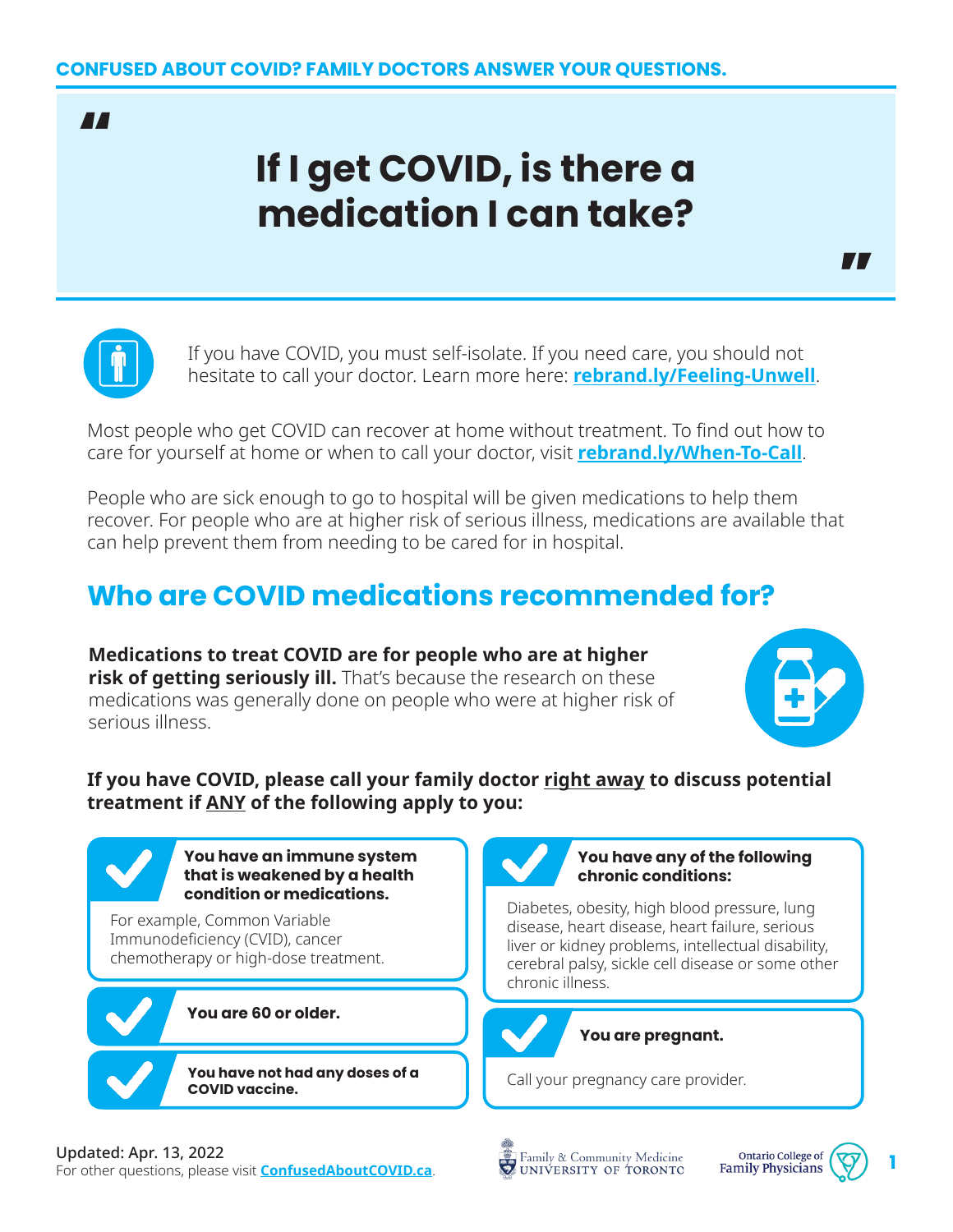### **If you are worried that your health, age and vaccination status put you at greater risk of serious illness, or are unsure if you might benefit from treatment, contact your family doctor.**

Recommendations about treatment change as we learn more about who can benefit from them and as the COVID virus changes. Your family doctor is working hard to stay up to date. They can give you advice about these medications.

If you do not have a family doctor, go to one of Ontario's COVID Clinical Assessment Centres. To find one near you, visit: **[https://covid-19.ontario.ca/assessment-centre](https://covid-19.ontario.ca/assessment-centre-locations)[locations](https://covid-19.ontario.ca/assessment-centre-locations)**.

**Do not wait for your symptoms to become severe. The medications only work if you take them within 5 to 7 days of your positive test or first symptoms of COVID.**

## **What medications are available?**

There are four different prescription medications that can be used for people at a higher risk of getting seriously ill from COVID. **All of these medications should be started within 5 to 7 days of your first symptoms.**

Some medications are given through an intravenous (IV) tube. Others can be taken at home. Some of these medications have been around a long time while others have been developed recently.

**There are two antiviral medications** that are recommended for people with COVID who are at higher risk of needing to be cared for in hospital.



**Nirmatrelvir / ritonavir (Paxlovid)** is a pill that mixes two different medications including one that directly attacks the COVID virus. It helps people at high risk of becoming seriously sick stay out of hospital. It is taken twice a day for 5 days and must be started within 5 days of the person showing symptoms of COVID. Paxlovid can interfere with many commonly used drugs. In many cases, this drug can be prescribed after virtual assessment and shipped to your home. To decide if Paxlovid is safe for you, a pharmacist will usually review your other medications.



**Remdesivir** is a medication given by IV. It is an antiviral medication that helps prevent the virus from reproducing in your body. It is given once daily for 3 days. Because 3 doses need to be given by IV, Remdesivir is often used for people who cannot take pills.